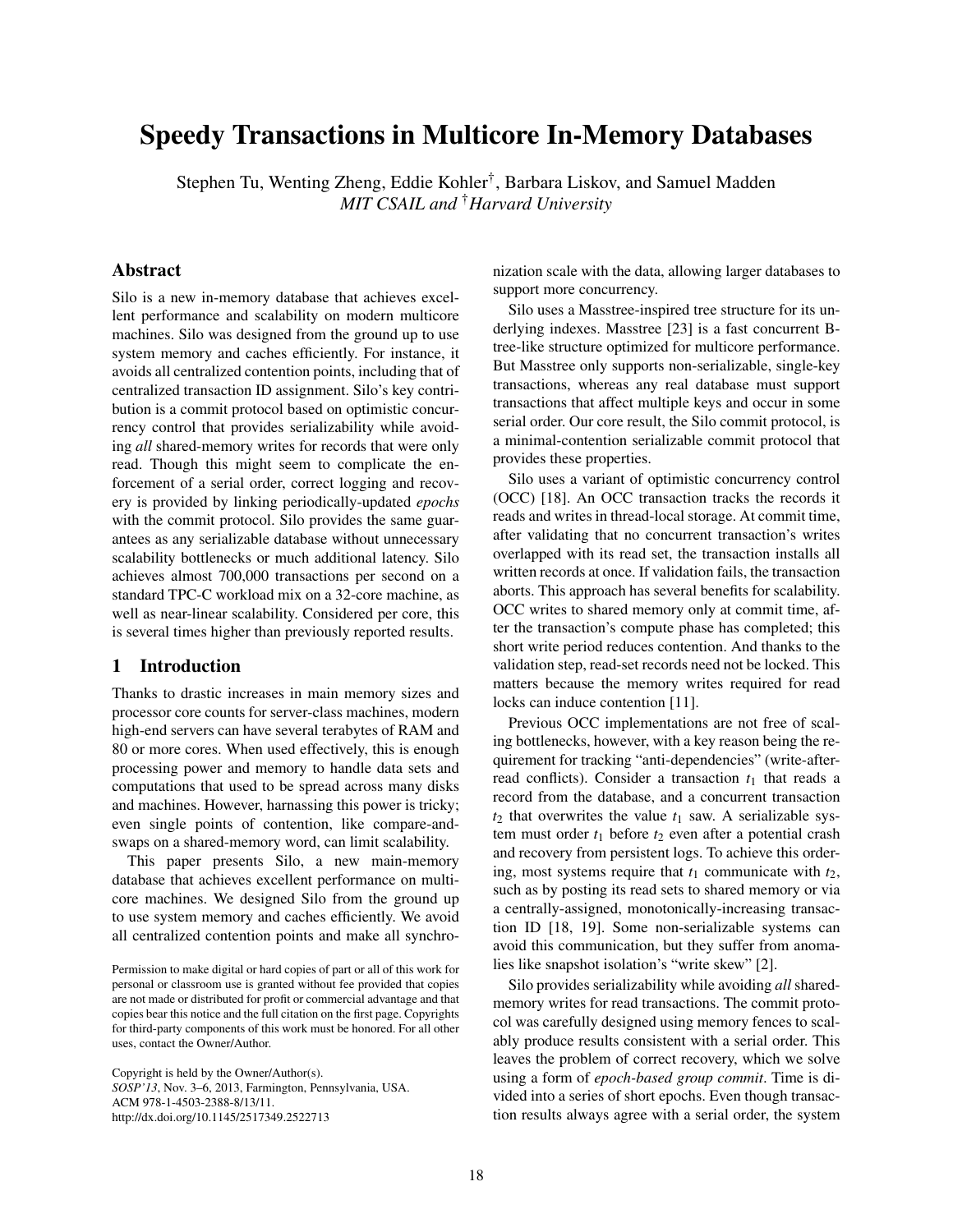does not explicitly know the serial order *except across epoch boundaries*: if  $t_1$ 's epoch is before  $t_2$ 's, then  $t_1$  precedes  $t_2$  in the serial order. The system logs transactions in units of whole epochs and releases results to clients at epoch boundaries. As a result, Silo provides the same guarantees as any serializable database without unnecessary scalability bottlenecks or much additional latency. Epochs have other benefits as well; for example, we use them to provide database *snapshots* that long-lived readonly transactions can use to reduce aborts.

On a single 32-core machine, Silo achieves roughly 700,000 transactions per second on the standard TPC-C benchmark for online transaction processing (OLTP). This is about 22,000 transactions per second per core. Per-core transaction throughput at 32 cores is 91% of that at 8 cores, a small drop indicating that Silo scales well. For context, the database literature for highperformance in-memory OLTP systems cites per-core TPC-C throughput at least several times lower than Silo's [\[16,](#page-14-4) [25,](#page-14-5) [27,](#page-14-6) [28\]](#page-14-7), and benchmarks on our hardware with a commercial main-memory database system perform at most 3,000 transactions per second per core.

An important Silo design choice is its shared-memory store: any database worker can potentially access the whole database. Several recent main-memory database designs instead use *data partitioning*, in which database workers effectively own subsets of the data [\[25,](#page-14-5) [32\]](#page-14-8). Partitioning can shrink table sizes and avoids the expense of managing fine-grained locks, but works best when the query load matches the partitioning. To understand the tradeoffs, we built and evaluated a partitioned variant of Silo. Partitioning performs better for some workloads, but a shared-memory design wins when cross-partition transactions are frequent or partitions are overloaded.

Silo assumes a *one-shot* request model in which all parameters for each client request are available at the start, and requests always complete without further client interaction. This model is well-suited for OLTP workloads. If high-latency client communication were part of a transaction, the likelihood of abort due to concurrent updates would grow.

Our performance is higher than a full system would observe since our clients do not currently use the network. (In Masstree, network communication reduced throughput by 23% [\[23\]](#page-14-0); we would expect a similar reduction for key-value workloads, less for workloads with more computation-heavy transactions.) Nevertheless, our experiments show that Silo has very high performance, that transactions can be serialized without contention, and that cache-friendly design principles work well for shared-memory serializable databases.

# 2 Related work

A number of recent systems have proposed storage abstractions for main-memory and multicore systems. These can be broadly classified according to whether or not they provide transactional support.

## 2.1 Non-transactional systems

The non-transactional system most related to Silo is Masstree [\[23\]](#page-14-0), an extremely scalable and highthroughput main-memory  $B^+$ -tree. Masstree uses techniques such as version validation instead of read locks and efficient fine-grained locking algorithms. It builds on several prior trees, including OLFIT [\[4\]](#page-14-9), Bronson et al. [\[3\]](#page-13-1), and Blink-trees [\[20\]](#page-14-10), and adds new techniques, including a trie-like structure that speeds up key comparisons. Silo's underlying concurrent  $B^+$ -tree implementation was inspired by Masstree.

PALM [\[31\]](#page-14-11) is another high-throughput  $B^+$ -tree structure designed for multicore systems. It uses a batching technique, extensive prefetching, and intra-core SIMD parallelism to provide extremely high throughput. PALM's techniques could potentially speed up Silo's tree operations.

The Bw-tree [\[21\]](#page-14-12) is a high-throughput multiversion tree structure optimized for multicore flash storage. New versions of data are installed using delta records and compare-and-swaps on a mapping table; there are no locks or overwrites (we found both helpful for performance). Silo's data structures are designed for main memory, whereas many of the Bw-tree's structures are designed for flash. Like Silo, the Bw-tree uses RCUstyle epochs for garbage collection; Silo's epochs also support scalable serializable logging and snapshots. LLAMA [\[22\]](#page-14-13) adds support for transactional logging, but its logger is centralized.

## 2.2 Transactional systems

Silo uses optimistic concurrency control [\[10,](#page-14-14) [18\]](#page-14-1), which has several advantages on multicore machines, including a relatively short period of contention. However, OCC and its variants (e.g., [\[1,](#page-13-2) [12,](#page-14-15) [34\]](#page-14-16)) often induce contention in the commit phase, such as centralized transaction ID assignment or communication among all concurrently executing transactions.

Larson et al. [\[19\]](#page-14-3) recently revisited the performance of locking and OCC-based multi-version concurrency control (MVCC) systems versus that of traditional single-copy locking systems in the context of multicore main-memory databases. Their OCC implementation exploits MVCC to avoid installing writes until commit time, and avoids many of the centralized critical sections present in classic OCC. These techniques form the basis for concurrency control in Hekaton [\[8\]](#page-14-17), the mainmemory component of SQL Server. However, their de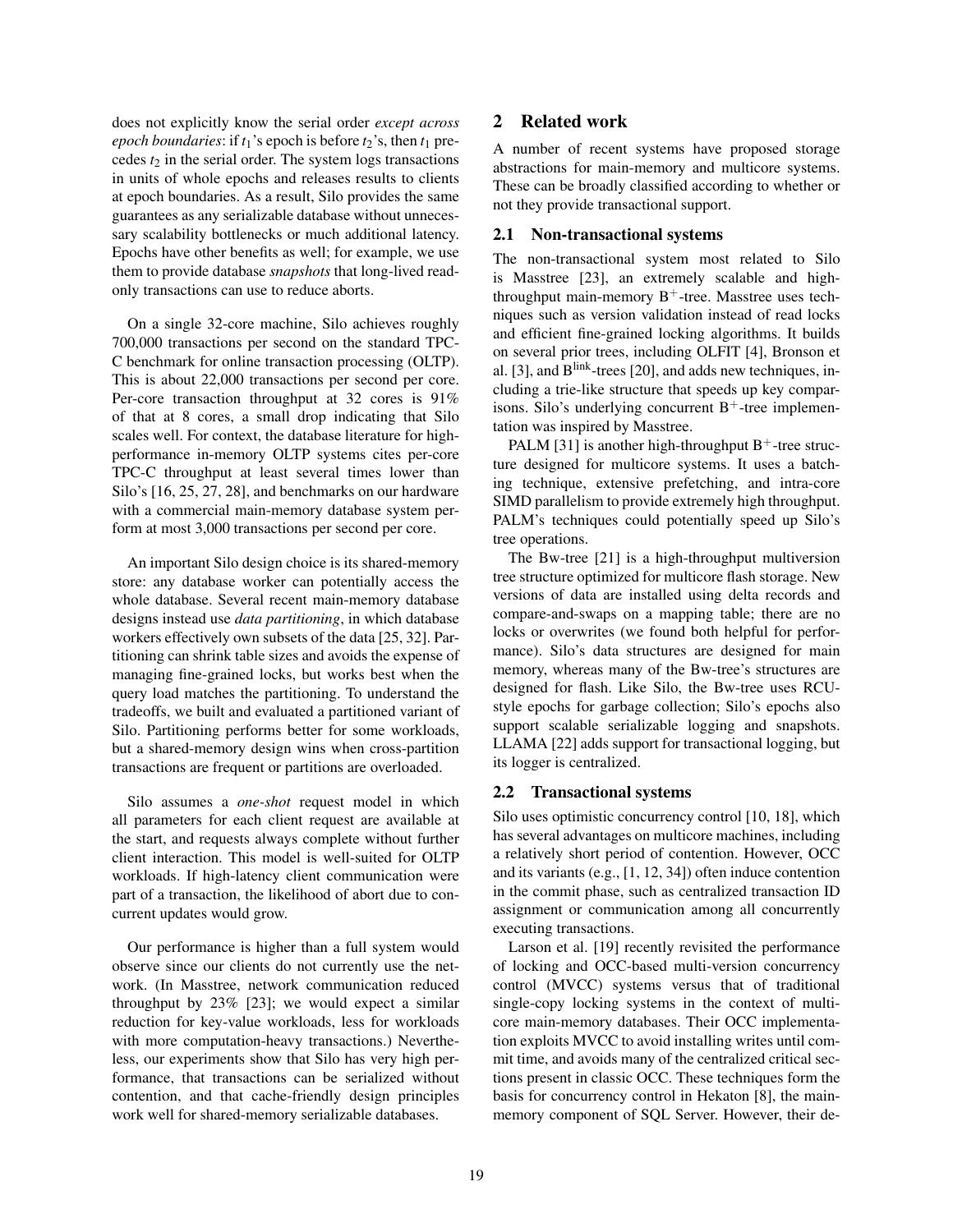sign lacks many of the multicore-specific optimizations of Silo. For example, it has a global critical section when assigning timestamps, and reads must perform non-local memory writes to update other transactions' dependency sets. It performs about 50% worse on simple key-value workloads than a single-copy locking system even under low levels of contention, whereas Silo's OCC-based implementation is within a few percent of a key-value system for small key-value workloads.

Several recent transactional systems for multicores have proposed partitioning as the primary mechanism for scalability. DORA [\[25\]](#page-14-5) is a locking-based system that partitions data and locks among cores, eliminating long chains of lock waits on a centralized lock manager and increasing cache affinity. Though this does improve scalability, overall the performance gains are modest about 20% in most cases—compared to a locking system. Additionally, in some cases, this partitioning can cause the system to perform worse than a conventional system when transactions touch many partitions.

PLP [\[26\]](#page-14-18) is follow-on work to DORA. In PLP, the database is physically partitioned among many trees such that only a single thread manages a tree. The partitioning scheme is flexible, and thus requires maintaining a centralized routing table. As in DORA, running a transaction requires decomposing it into a graph of actions that each run against a single partition; this necessitates the use of rendezvous points, which are additional sources of contention. The authors only demonstrate a modest improvement over a two-phase locking (2PL) implementation.

H-Store [\[32\]](#page-14-8) and its commercial successor VoltDB employ an extreme form of partitioning, treating each partition as a separate logical database even when partitions are collocated on the same physical node. Transactions local to a single partition run without locking at all, and multi-partition transactions are executed via the use of whole-partition locks. This makes single-partition transactions extremely fast, but creates additional scalability problems for multi-partition transactions. We compare Silo to a partitioned approach and confirm the intuition that this partitioning scheme is effective with few multi-partition transactions, but does not scale well in the presence of many such transactions.

Multimed [\[30\]](#page-14-19) runs OLTP on a single multicore machine by running multiple database instances on separate cores in a replicated setup. A single master applies all writes and assigns a total order to all updates, which are then applied asynchronously at the read-only replicas. Multimed only enforces snapshot isolation, a weaker notion of consistency than serializability. Read scalability is achieved at the expense of keeping multiple copies of the data, and write-heavy workloads eventually bottleneck on the master.

In Silo, we eliminate the bottleneck of a centralized lock manager by co-locating locks with each record. VLL [\[29\]](#page-14-20) also adopts this approach, but is not focused on optimizing for multicore performance.

Shore-MT [\[15\]](#page-14-21), Jung et al. [\[17\]](#page-14-22), and Horikawa [\[14\]](#page-14-23) take traditional disk- and 2PL-based relational database systems and improve multicore scalability by removing centralized locking and latching bottlenecks. However, 2PL's long locking periods and requirement for read locking introduce inherent scalability concerns on multicore architectures.

Porobic et al. [\[28\]](#page-14-7) perform a detailed performance analysis of shared-nothing versus shared-everything OLTP on a single multicore machine, and conclude that shared-nothing configurations are preferable due to the effects of non-uniform memory accesses (NUMA). Our results argue otherwise.

Snapshot transactions like Silo's have been implemented before, including in distributed transactional systems [\[7\]](#page-14-24). Our implementation offers very recent snapshots and tightly integrates with our epoch system.

#### 2.3 Transactional memory

Silo's goals (fast transactions on an in-memory database) resemble those of a software transactional memory system (fast transactions on arbitrary memory). Recent STM systems, including TL2 [\[9\]](#page-14-25), are based on optimistic concurrency control and maintain read and write sets similar to those in OCC databases. Some STM implementation techniques, such as read validation and collocation of lock bits and versions, resemble Silo's. (Many of these ideas predate STM.) Other STM implementation techniques are quite different, and overall Silo has more in common with databases than STMs. Our durability concerns are irrelevant in STMs; Silo's database structures are designed for efficient locking and concurrency, whereas STM deals with an arbitrary memory model.

STM would not be an appropriate implementation technique for Silo. Our transactions access many shared memory words with no transactionally relevant meaning, such as nodes in the interior of the tree. Unlike STM systems, Silo can distinguish relevant from irrelevant modifications. Ignoring irrelevant modifications is critical for avoiding unnecessary aborts. Finally, we know of no STM that beats efficient locking-based code.

# 3 Architecture

Silo is a relational database that provides tables of typed, named records. Its clients issue one-shot requests: all parameters are available when a request begins, and the request does not interact with its caller until it completes. One-shot requests are powerful; each consists of one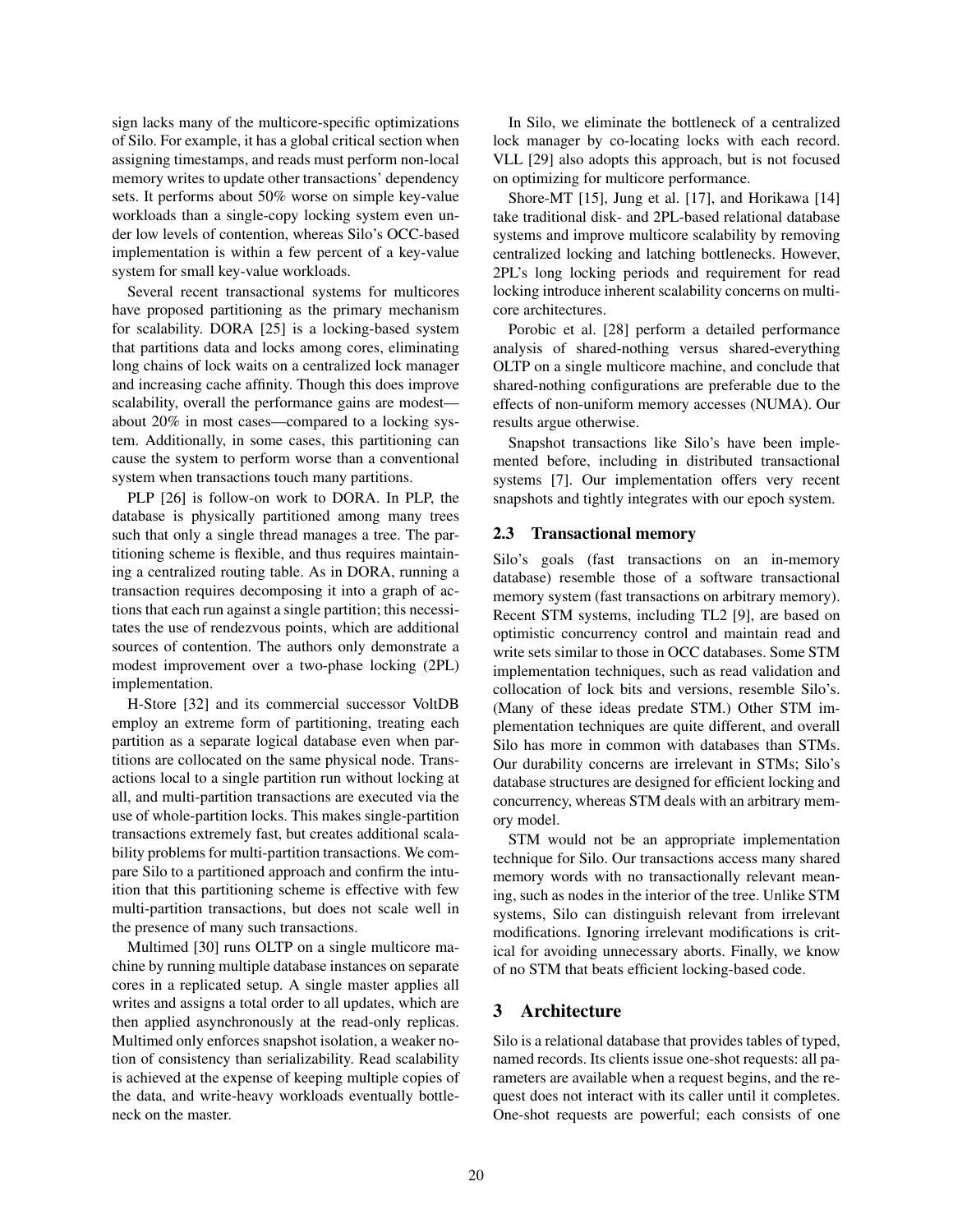or more serializable database transactions that may include arbitrary application logic. We write one-shot requests in C++, with statements to read and manipulate the Silo database directly embedded. Of course a oneshot request could also be written in SQL (although we have not implemented that). Supporting only one-shot requests allows us to avoid the potential for stalls that is present when requests involve client interaction.

Silo tables are implemented as collections of index trees, including one primary tree and zero or more secondary trees per table (see Figure [1\)](#page-3-0). Each record in a table is stored in a separately-allocated chunk of memory pointed to by the table's primary tree. To access a record by primary key, Silo walks the primary tree using that key. Primary keys must be unique, so if a table has no natural unique primary key, Silo will invent one. In secondary indexes, the index key maps to a secondary record that contains the relevant record's primary key(s). Thus, looking up a record by a secondary index requires two tree accesses. All keys are treated as strings. This organization is typical of databases.

Each index tree is stored in an ordered key-value structure based on Masstree [\[23\]](#page-14-0). Masstree read operations never write to shared memory; instead, readers coordinate with writers using version numbers and fencebased synchronization. Compared to other concurrent B-trees [\[4,](#page-14-9) [31\]](#page-14-11), Masstree adopts some aspects of tries, which optimizes key comparisons. Each Masstree leaf contains information about a range of keys, but for keys in that range, the leaf may point either directly to a record or to a lower-level tree where the search can be continued. Although our implementation uses tree structures, our commit protocol is easily adaptable to other index structures such as hash tables.

Each one-shot request is dispatched to a single database worker thread, which carries out the request to completion (commit or abort) without blocking. We run one worker thread per physical core of the server machine, and have designed Silo to scale well on modern multicore machines with tens of cores. Because trees are stored in (shared) main memory, in Silo any worker can access the entire database.

Although the primary copy of data in Silo is in main memory, transactions are made durable via logging to stable storage. Results are not returned to users until they are durable.

Read-only transactions may, at the client's discretion, run on a recent consistent snapshot of the database instead of its current state. These *snapshot transactions* return slightly stale results, but never abort due to concurrent modification.

<span id="page-3-0"></span>

Figure 1: The architecture of Silo.

# 4 Design

This section describes how we execute transactions in Silo. Our key organizing principle is to eliminate unnecessary contention by reducing writes to shared memory. Our variant of OCC achieves serializability, even after recovery, using periodically-updated epochs; epoch boundaries form natural serialization points. Epochs also help make garbage collection efficient and enable snapshot transactions. Several design choices, such as transaction ID design, record overwriting, and range query support, simplify and speed up transaction execution further, and the decentralized durability subsystem also avoids contention. In the rest of this section we describe the fundamentals of our design (epochs, transaction IDs, and record layout), then present the commit protocol and explain how database operations are implemented. Later subsections describe garbage collection, snapshot transaction execution, and durability support.

## 4.1 Epochs

Silo is based on time periods called *epochs*, which are used to ensure serializable recovery, to remove garbage (e.g., due to deletes), and to provide read-only snapshots. Each epoch has an *epoch number*.

A *global* epoch number *E* is visible to all threads. A designated thread periodically advances *E*; other threads access *E* while committing transactions. *E* should advance frequently, since the epoch period affects transaction latency, but epoch change should be rare compared to transaction duration so that the value of *E* is generally cached. Our implementation updates *E* once every 40 ms; shorter epochs would also work. No locking is required to handle *E*.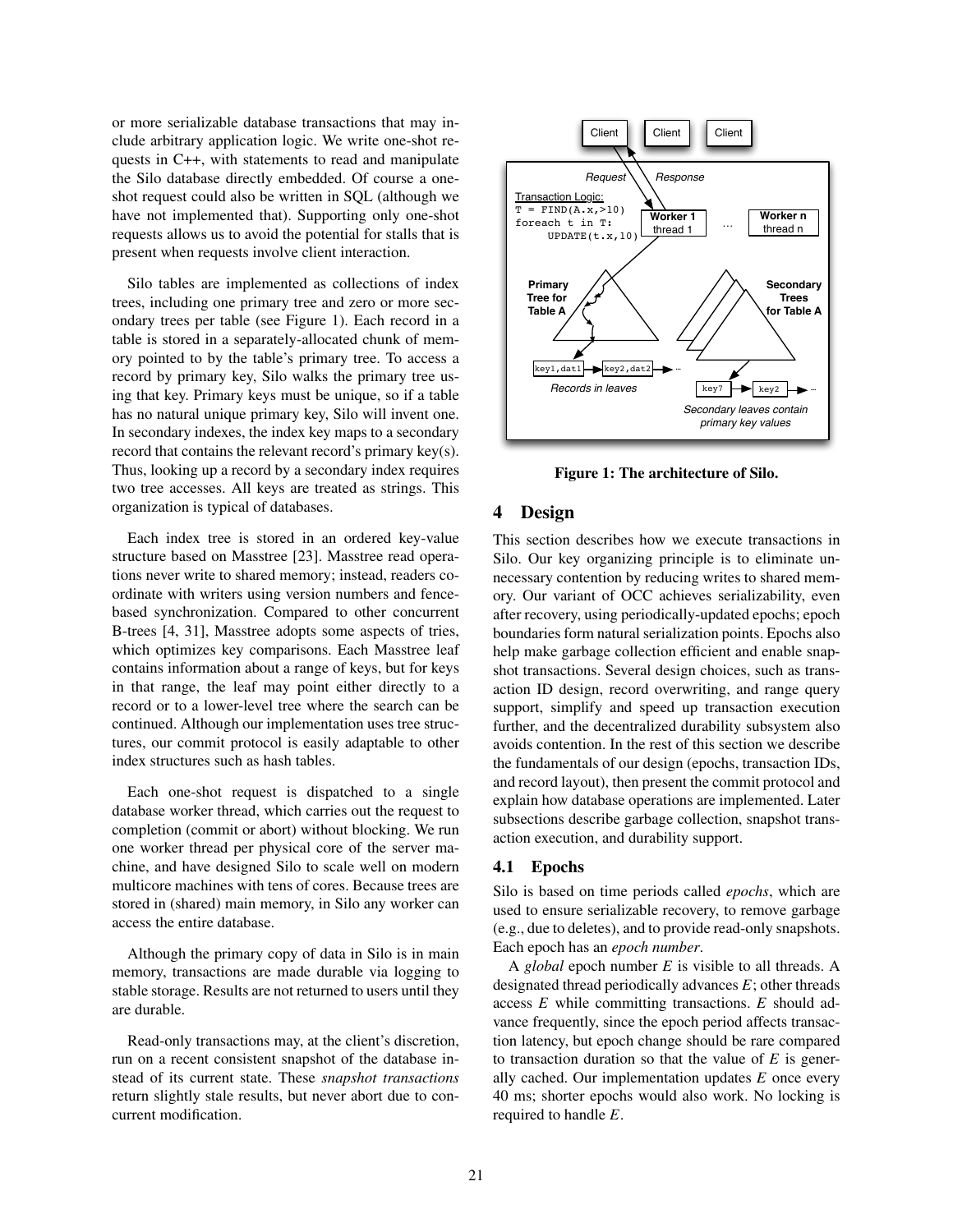Each worker *w* also maintains a *local* epoch number  $e_w$ . This can lag behind  $E$  while the worker computes, and is used to determine when it is safe to collect garbage. Silo requires that  $E$  and  $e_w$  never diverge too far:  $E - e_w \leq 1$  for all *w*. This is not usually a problem since transactions are short, but if a worker does fall behind, the epoch-advancing thread delays its epoch update. Workers running very long transactions should periodically refresh their *e<sup>w</sup>* values to ensure the system makes progress.

Snapshot transactions use additional epoch variables described below.

## <span id="page-4-1"></span>4.2 Transaction IDs

Silo concurrency control centers on *transaction IDs*, or *TIDs*, which identify transactions and record versions, serve as locks, and detect conflicts. Each record contains the TID of the transaction that most recently modified it.

TIDs are 64-bit integers. The high bits of each TID contain an epoch number, which equals the global epoch at the corresponding transaction's commit time. The middle bits distinguish transactions within the same epoch. The lower three bits are the *status bits* described below. We ignore wraparound, which is rare.

<span id="page-4-0"></span>Unlike many systems, Silo assigns TIDs in a decentralized fashion. A worker chooses a transaction's TID only after verifying that the transaction can commit. At that point, it calculates the smallest number that is (a) larger than the TID of any record read or written by the transaction, (b) larger than the worker's most recently chosen TID, and (c) in the current global epoch. The result is written into each record modified by the transaction.

The TID order often reflects the serial order, but not always. Consider transactions  $t_1$  and  $t_2$  where  $t_1$  happened first in the serial order. If  $t_1$  wrote a tuple that  $t_2$ observed (by reading it or overwriting it), then  $t_2$ 's TID must be greater than  $t_1$ 's, thanks to [\(a\)](#page-4-0) above. However, TIDs do not reflect anti-dependencies (write-after-read conflicts). If  $t_1$  merely observed a tuple that  $t_2$  later overwrote,  $t_1$ 's TID might be either less than or greater than *t*2's! Nevertheless, the TIDs chosen by a worker increase monotonically and agree with the serial order, the TIDs assigned to a particular record increase monotonically and agree with the serial order, and the ordering of TIDs with different epochs agrees with the serial order.

The lower three bits of each TID word are status bits that are logically separate from the TID itself. Including these bits with the TIDs simplifies concurrency control; for example, Silo can update a record's version and unlock the record in one atomic step. The bits are a *lock* bit, a *latest-version* bit, and an *absent* bit. The lock bit protects record memory from concurrent updates; in database terms it is a *latch*, a short-term lock that protects memory structures. The latest-version bit is 1 when a record holds the latest data for the corresponding key. When a record is superseded (for instance, when an obsolete record is saved temporarily for snapshot transactions), the bit is turned off. Finally, the absent bit marks the record as equivalent to a nonexistent key; such records are created in our implementations of insert and remove.

We use "TID" to refer to a pure transaction ID and "TID word" for a TID plus status bits, including the lock.

# 4.3 Data layout

A record in Silo contains the following information:

- A TID word as above.
- A previous-version pointer. The pointer is null if there is no previous version. The previous version is used to support snapshot transactions ([§4.9\)](#page-7-0).
- The record data. When possible, the actual record data is stored in the same cache line as the record header, avoiding an additional memory fetch to access field values.

Committed transactions usually modify record data in place. This speeds up performance for short writes, mainly by reducing the memory allocation overhead for record objects. However, readers must then use a version validation protocol to ensure that they have read a consistent version of each record's data ([§4.5\)](#page-6-0).

Excluding data, records are 32 bytes on our system.

#### 4.4 Commit protocol

We now describe how we run transactions. We first discuss transactions that only read and update existing keys. We describe how to handle inserts and deletes in [§4.5](#page-6-0) and range queries in [§4.6.](#page-6-1)

As a worker runs a transaction, it maintains a *read-set* that identifies all records that were read, along with the TID of each record at the time it was accessed. For modified records, it maintains a *write-set* that stores the new state of the record (but *not* the previous TID). Records that were both read and modified occur in both the *readset* and the *write-set*. In normal operation, all records in the *write-set* also occur in the *read-set*.

On transaction completion, a worker attempts to commit using the following protocol (see Figure [2\)](#page-5-0).

In Phase 1, the worker examines all records in the transaction's *write-set* and locks each record by acquiring the record's lock bit. To avoid deadlocks, workers lock records in a global order. Any deterministic global order is fine; Silo uses the pointer addresses of records.

After all write locks are acquired, the worker takes a snapshot of the global epoch number using a single memory access. Fences are required to ensure that this read goes to main memory (rather than an out-of-date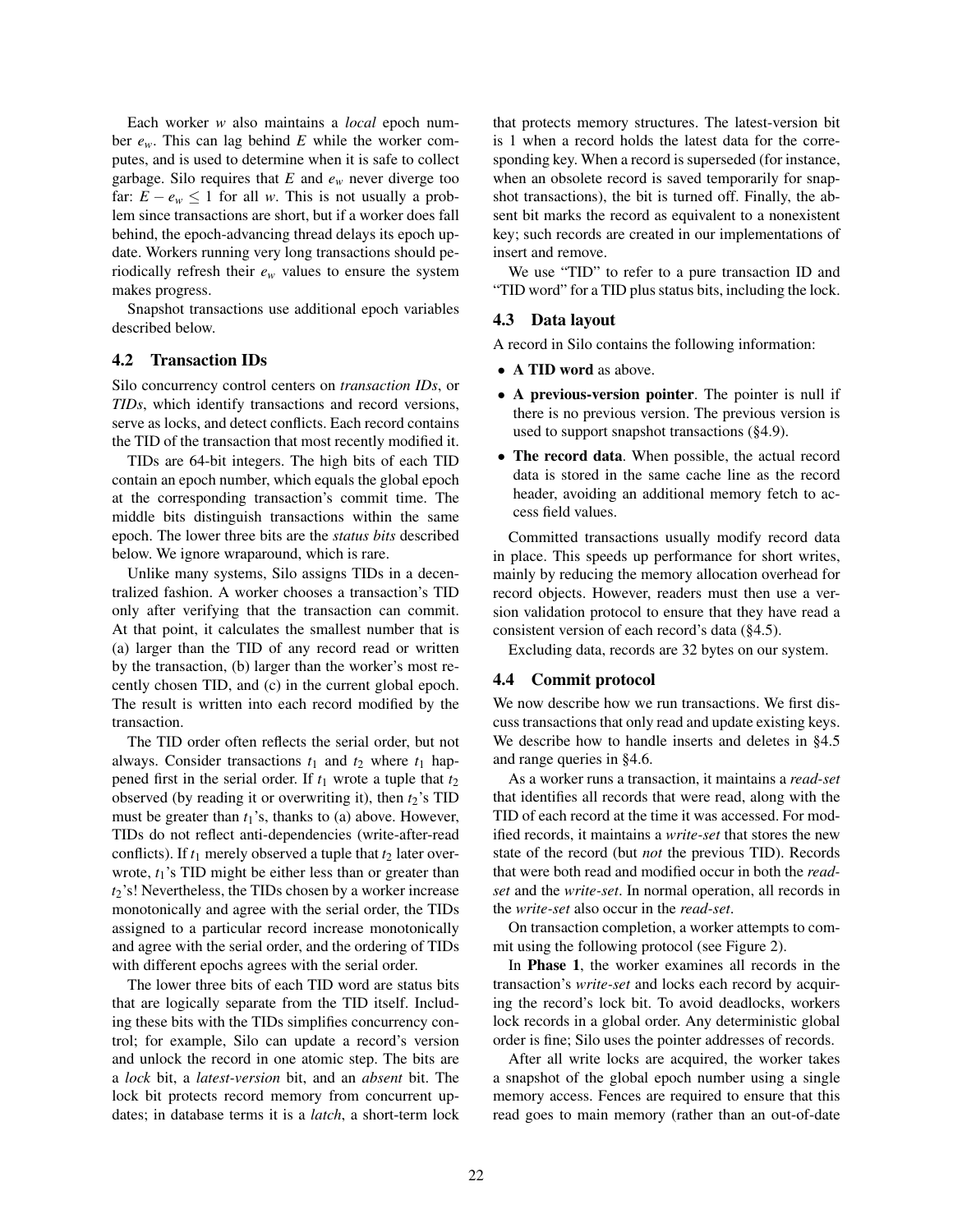```
Data: read set R, write set W, node set N,
      global epoch number E
// Phase 1
for record, new-value in sorted(W) do
   lock(record);
compiler-fence();
e \leftarrow E; // serialization point
compiler-fence();
// Phase 2
for record, read-tid in R do
   if record.tid \neq read-tid or not record.latest
          or (record.locked and record \notin W)
    then abort();
for node, version in N do
    if node.version \neq version then abort();
commit-tid \leftarrow generate-tid(R, W, e);
// Phase 3
for record, new-value in W do
    write(record, new-value, commit-tid);
    unlock(record);
```
#### Figure 2: Commit protocol run at the end of every transaction.

cache), happens logically after all previous memory accesses, and happens logically before all following memory accesses. On x86 and other TSO (total store order) machines, however, these fences are compiler fences that do not affect compiled instructions; they just prevent the compiler from moving code aggressively. The snapshot of the global epoch number is the serialization point for transactions that commit.

In Phase 2, the worker examines all the records in the transaction's *read-set* (which may contain some records that were both read and written). If some record either has a different TID than that observed during execution, is no longer the latest version for its key, or is locked by a different transaction, the transaction releases its locks and aborts.

If the TIDs of all read records are unchanged, the transaction is allowed to commit, because we know that all its reads are consistent. The worker uses the snapshot of the global epoch number taken in Phase 1 to assign the transaction a TID as described in [§4.2.](#page-4-1)

Finally, in Phase 3, the worker writes its modified records to the tree and updates their TIDs to the transaction ID computed in the previous phase. Each lock can be released immediately after its record is written. Silo must ensure that the new TID is visible as soon as the lock is released; this is simple since the TID and lock share a word and can be written atomically.

Serializability This protocol is serializable because (1) it locks all written records before validating the TIDs

<span id="page-5-1"></span>

| Thread 1                        | Thread 2                        |
|---------------------------------|---------------------------------|
| $t_1 \leftarrow \text{read}(x)$ | $t_2 \leftarrow \text{read}(y)$ |
| write( $y \leftarrow t_1 + 1$ ) | write $(x \leftarrow t_2 + 1)$  |

#### Figure 3: A read-write conflict between transactions.

of read records, (2) it treats locked records as dirty and aborts on encountering them, and (3) the fences that close Phase 1 ensure that TID validation sees all concurrent updates. We argue its serializability by reduction to strict two-phase locking (S2PL): if our OCC validation protocol commits, then so would S2PL. To simplify the explanation, assume that the *write-set* is a subset of the *read-set*. S2PL acquires read locks on all records read (which, here, includes all records written) and releases them only after commit. Consider a record in the *read-set*. We verify in Phase 2 that the record's TID has not changed since its original access, and that the record is not locked by any other transaction. This means that S2PL would have been able to obtain a read lock on that record and hold it up to the commit point. For updated records, S2PL can be modeled as upgrading shared read locks to exclusive write locks at commit time. Our protocol obtains exclusive locks for all written records in Phase 1, then in Phase 2 verifies that this is equivalent to a read lock that was held since the first access and then upgraded. The fences that close Phase 1 ensure that the version checks in Phase 2 access records' most recent TID words.

The protocol also ensures that epoch boundaries agree with the serial order. Specifically, committed transactions in earlier epochs never transitively depend on transactions in later epochs. This holds because the memory fences ensure that all workers load the latest version of *E* before read validation and after write locking. Placing the load before read validation ensures that committed transactions' *read-* and *node-set*s never contain data from later epochs; placing it after write locking ensures that all transactions in later epochs would observe at least the lock bits acquired in Phase 1. Thus, epochs obey both dependencies and anti-dependencies.

For example, consider two records *x* and *y* that both start out with value zero. Given the two transactions shown in Figure [3,](#page-5-1) the state  $x = y = 1$  is not a valid serializable outcome. We illustrate why this final state is impossible in Silo. For it to occur, thread 1 must read  $x = 0$ , thread 2 must read  $y = 0$ , and both threads must commit. So assume that thread 1 reads  $x = 0$  and commits, which means that thread 1's Phase 2 validation verified that *x* was unlocked and unchanged. Since thread 2 locks *x* as part of its Phase 1, we know then that thread 2's serialization point follows thread 1's. Thus, thread 2 will observe either thread 1's lock on *y* (which was acquired before thread 1's serialization point) or a new version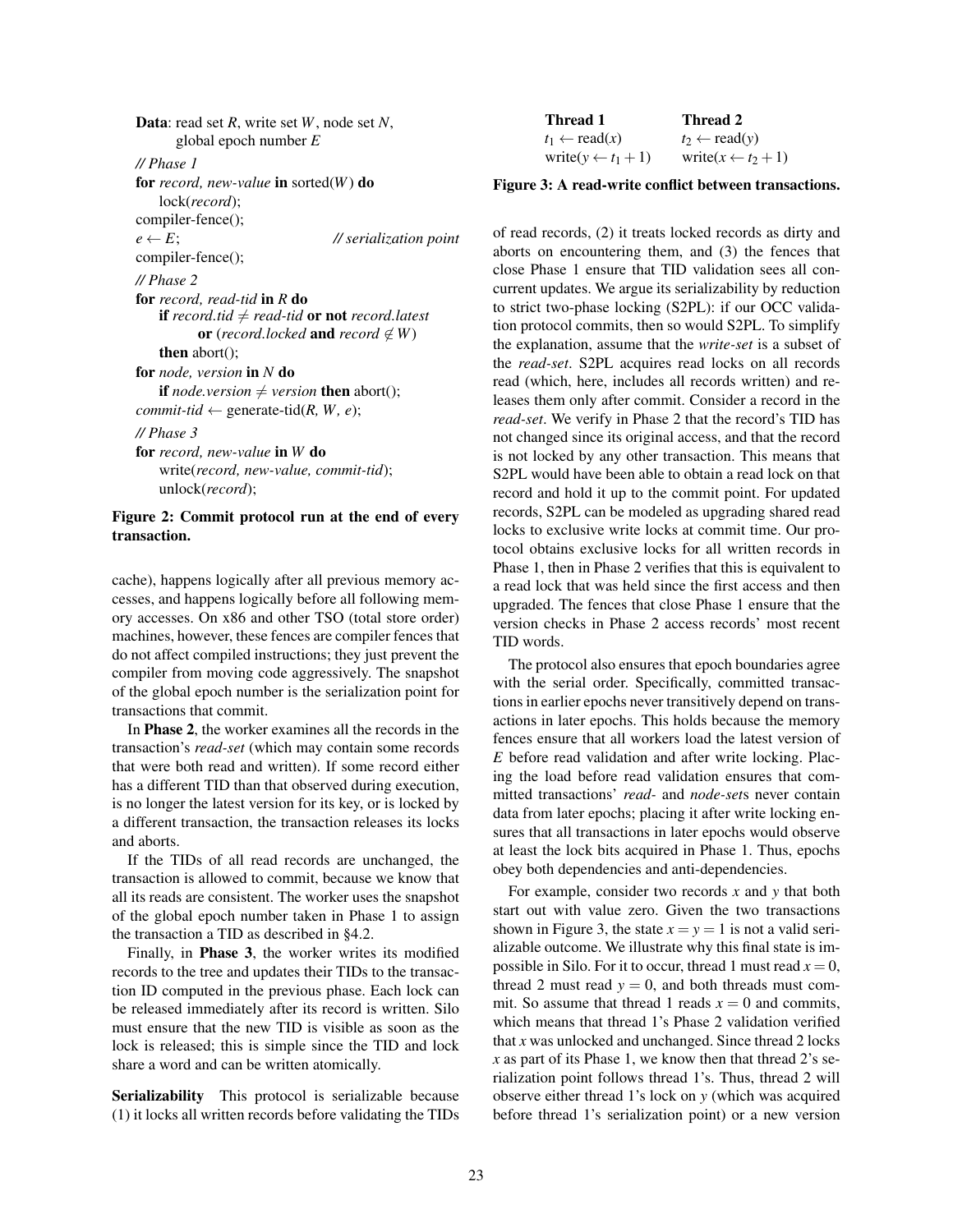number for *y*. It will either set  $y \leftarrow 2$  or abort.

#### <span id="page-6-0"></span>4.5 Database operations

This section provides more detail about how we support different database operations.

Reads and writes When a transaction commits, we overwrite modified records if possible since this improves performance. If it is not possible (e.g., because the new record is larger), we create new storage to contain the new data, mark the old record as no longer being most recent, and modify the tree to point to the new version. Modification in place means that concurrent readers might not see consistent record data. The *version validation* protocol described below is used to detect this problem.

<span id="page-6-2"></span>To modify record data during Phase 3 of the commit protocol, a worker while holding the lock (a) updates the record, (b) performs a memory fence, and (c) stores the TID and releases the lock. The consistency requirement is that if a concurrent reader sees a released lock, it must see both the new data and the new TID. Step [\(b\)](#page-6-2) ensures that the new data is visible first (on TSO machines this is a compiler fence); Step [\(c\)](#page-6-3) exposes the new TID and released lock atomically since the lock is located in the TID word.

To access record data during transaction execution (outside the commit protocol), a worker (a) reads the TID word, spinning until the lock is clear, (b) checks whether the record is the latest version, (c) reads the data, (d) performs a memory fence, and (e) checks the TID word again. If the record is not the latest version in step [\(b\)](#page-6-4) or the TID word changes between steps [\(a\)](#page-6-5) and [\(e\)](#page-6-6), the worker must retry or abort.

Deletes Snapshot transactions require that deleted records stay in the tree: linked versions relevant for snapshots must remain accessible. A delete operation therefore marks its record as "absent" using the absent bit and registers the record for later garbage collection. Clients treat absent records like missing keys, but internally, absent records are treated like present records that must be validated on read. Since most absent records are registered for future garbage collection, Silo writes do not overwrite absent record data.

Inserts Phase 2 handles write-write conflicts by requiring transactions to first lock records. However, when the record does not exist, there is nothing to lock. To avoid this problem, we insert a new record for the insert request *before* starting the commit protocol.

An insert operation on key *k* works as follows. If *k* already maps to an non-absent record, the insert fails and the transaction is aborted. Otherwise, a new record *r* is constructed in the absent state and with TID 0, a mapping from  $k \to r$  is added to the tree (using an *insertif-absent* primitive), and *r* is added to both the *read-set* and the *write-set* as if a regular put occurred. The *insertif-absent* primitive ensures that there is never more than one record for a given key; Phase 2's *read-set* validation ensures that no other transactions have superseded the placeholder.

A transaction that does an insert commits in the usual way. If the commit succeeds, the new record is overwritten with its proper value and the transaction's TID. If the commit fails, the commit protocol registers the absent record for future garbage collection.

#### <span id="page-6-1"></span>4.6 Range queries and phantoms

<span id="page-6-3"></span>Silo supports range queries that allow a transaction to access a range of the keys in a table. Range queries are complicated by the *phantom problem* [\[10\]](#page-14-14): if we scanned a particular range but only kept track of the records that were present during the scan, membership in the range could change without being detected by the protocol, violating serializability.

The typical solution to this problem in database systems is *next-key locking* [\[24\]](#page-14-26). Next-key locking, however, requires locking for reads, which goes against Silo's design philosophy.

<span id="page-6-6"></span><span id="page-6-5"></span><span id="page-6-4"></span>Silo deals with this issue by taking advantage of the underlying  $B^+$ -tree's version number on each leaf node. The underlying  $B^+$ -tree guarantees that structural modifications to a tree node result in a version number change for all nodes involved. A scan on the interval [*a*,*b*) therefore works as follows: in addition to registering all records in the interval in the *read-set*, we also maintain an additional set, called the *node-set*. We add the leaf nodes that overlap with the key space [*a*,*b*) to the *nodeset* along with the version numbers examined during the scan. Phase 2 checks that the version numbers of all tree nodes in the *node-set* have not changed, which ensures that no new keys have been added or removed within the ranges examined.

Phantoms are also possible due to lookups and deletes that fail because there is no entry for the key in the tree; in either case the transaction can commit only if the key is still not in the tree at commit time. In this case the node that would contain the missing key is added to the *node-set*.

The careful reader will have noticed an issue with insert operations, which can trigger structural modifications, and *node-set* tracking. Indeed, we need to distinguish between structural modifications caused by concurrent transactions (which must cause aborts) and modifications caused by the current transaction (which should *not*). We fix this problem as follows. Recall that the tree modifications for an insertion actually occur be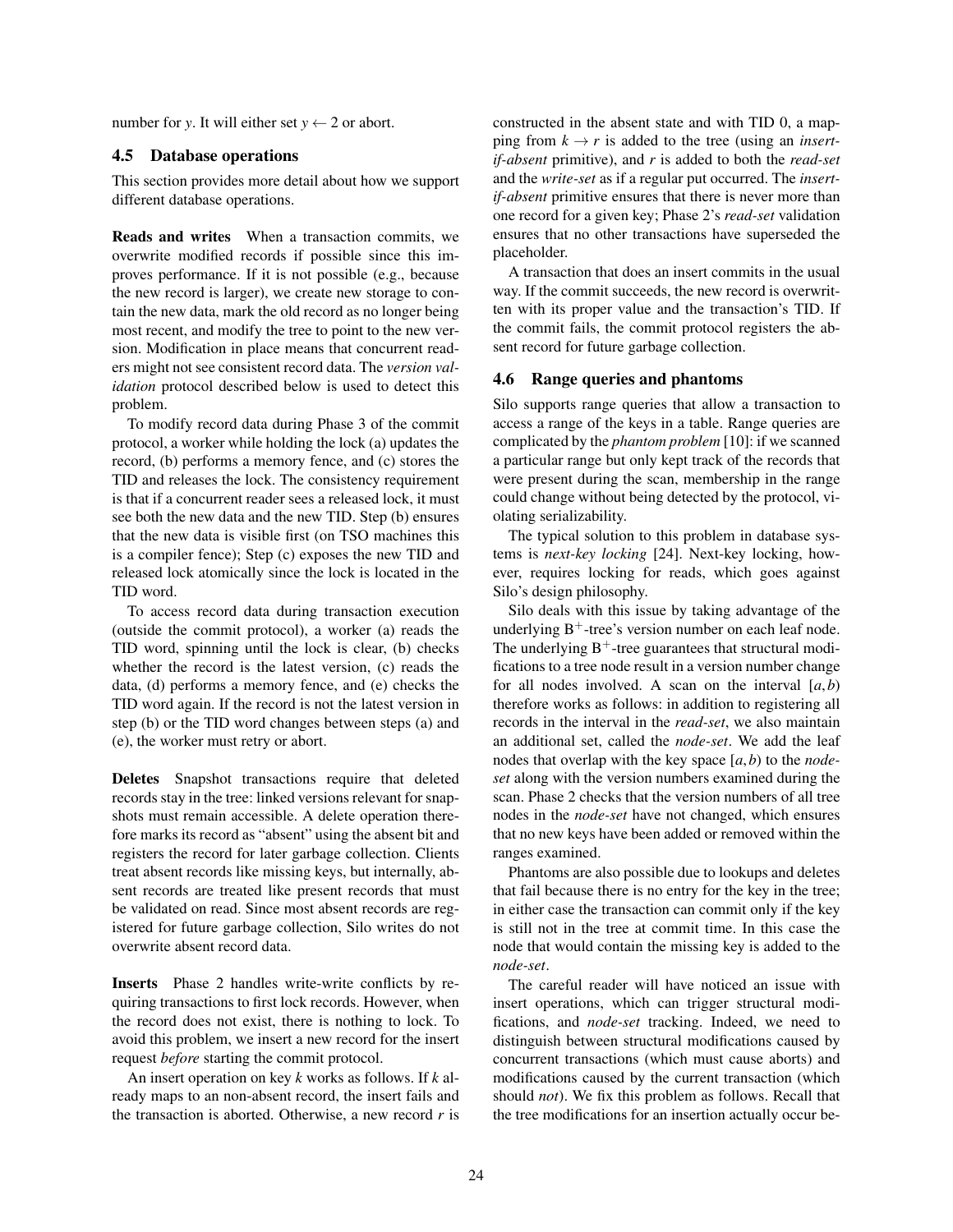fore commit time. For each tree node *n* that is affected by the insert (there can be more than one due to splits), let  $v_{old}$  be its version number before the insert, and  $v_{new}$  its version number afterwards. The insertion then updates the *node-set*: if *n* is in the *node-set* with version number  $v_{old}$ , it is changed to  $v_{new}$ , otherwise the transaction is aborted. This means only other concurrent modifications to *n* will cause an abort.

## 4.7 Secondary indexes

To Silo's commit protocol, secondary indexes are simply additional tables that map secondary keys to records containing primary keys. When a modification affects a secondary index, the index is explicitly changed via extra accesses in the code for the transaction that did the modification. These modifications will cause aborts in the usual way: a transaction that used a secondary index will abort if the record it accessed there has changed.

#### <span id="page-7-1"></span>4.8 Garbage collection

Silo transactions generate two sources of garbage that must be reaped:  $B^+$ -tree nodes and database records. Rather than reference count these objects (which would require that all accesses write to shared memory), Silo leverages its epochs into an epoch-based reclamation scheme à la read-copy update (RCU) [\[11,](#page-14-2) [13\]](#page-14-27).

When a worker generates garbage—for example, by deleting a record or by removing a  $B^+$ -tree node—it registers the garbage object and its *reclamation epoch* in a per-core list for that object type. The reclamation epoch is the epoch after which no thread could possibly access the object; once it is reached, we can free the object. This could happen either in a separate background task or in the workers themselves. We do it in the workers between requests, which reduces the number of helper threads and can avoid unnecessary data movement between cores.

Silo's snapshot transactions mean that different kinds of objects have different reclamation policies, though all are similar. The simplest policy is for  $B^+$ -tree nodes. Recall that every worker *w* maintains a local epoch number  $e_w$  that is set to *E* just before the start of each transaction. A tree node freed during a transaction is given reclamation epoch  $e_w$ . Thanks to the way epochs advance, no thread will ever access tree nodes freed during an epoch *e* ≤ min *e<sub>w</sub>*−1. The epoch-advancing thread periodically checks all *e<sup>w</sup>* values and sets a global *tree reclamation epoch* to min $e_w - 1$ . Garbage tree nodes with smaller or equal reclamation epochs can safely be freed.

## <span id="page-7-0"></span>4.9 Snapshot transactions

We support running read-only transactions on recentpast snapshots by retaining additional versions for records. These versions form a *consistent* snapshot that contains all modifications of transactions up to some point in the serial order, and none from transactions after that point. Snapshots are used for running snapshot transactions (and could also be helpful for checkpointing). Managing snapshots has two tricky parts: ensuring that the snapshot is consistent and complete, and ensuring that its memory is eventually reclaimed.

We provide consistent snapshots using *snapshot epochs*. Snapshot epoch boundaries align with epoch boundaries, and thus are consistent points in the serial order. However, snapshot epochs advance more slowly than epochs. (We want to avoid frequent snapshot creation because snapshots are not free.) The snapshot epoch *snap*(*e*) for epoch *e* equals  $k \cdot |e/k|$ ; currently  $k = 25$ , so a new snapshot is taken about once a second.

The epoch-advancing thread periodically computes a global *snapshot epoch SE* ← *snap*(*E* −*k*). Every worker *w* also maintains a local snapshot epoch *sew*; at the start of each transaction, it sets  $se_w \leftarrow SE$ . Snapshot transactions use this value to find the right record versions. For record *r*, the relevant version is the most recent one with epoch  $\leq$  *se<sub>w</sub>*. When a snapshot transaction completes it commits without checking; it never aborts, since the snapshot is consistent and is never modified.

Read/write transactions must not delete or overwrite record versions relevant for a snapshot. Consider a transaction committing in epoch *E*. When modifying or deleting a record  $r$  in Phase 3, the transaction compares  $snap(epoch(r.tid))$  and  $snap(E)$ . If these values are the same, then it is safe to overwrite the record; the new version would supersede the old one in any snapshot. If the values differ, the old version must be preserved for current or future snapshot transactions, so the read/write transaction installs a new record whose *previous-version* pointer links to the old one. Snapshot transactions will find the old version via the link. (When possible, we actually copy the *old* version into new memory linked from the existing record, so as to avoid dirtying treenode cache lines, but the semantics are the same.)

A record version should be freed once no snapshot transaction will access it. This is tied to snapshot epochs. When a transaction committing in epoch *E* allocates memory for a snapshot version, it registers that memory for reclamation with epoch *snap*(*E*). The epoch-advancing thread periodically computes a *snapshot reclamation epoch* as  $\min s e_w - 1$ . Snapshot versions with equal or smaller reclamation epochs can safely be freed. The reclamation process need not adjust any *previous-version* pointers: the dangling pointer to the old version will never be traversed, since any future snapshot transaction will prefer the newer version.

Deletions, however, require special handling. Deleted records should be unhooked from the tree, but this cannot happen right away: snapshot transactions must be able to find the linked older versions. The commit pro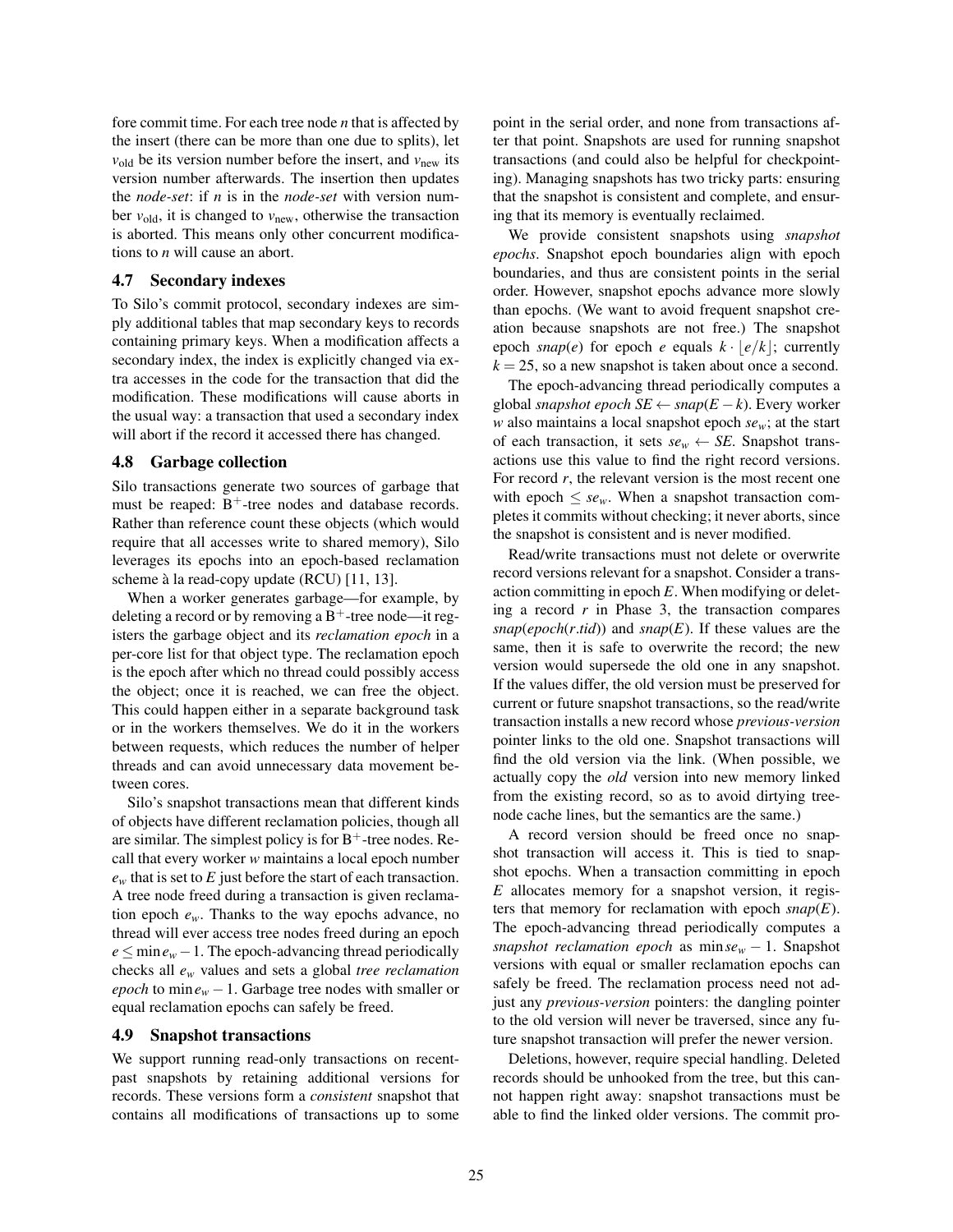cess therefore creates an "absent" record whose status bits mark the value as deleted; the space for record data instead stores the relevant key. This absent record is registered for cleanup at reclamation epoch *snap*(*E*). When the snapshot reclamation epoch reaches this value, the cleanup procedure modifies the tree to remove the reference to the record (which requires the key), and then registers the absent record for reclamation based on the tree reclamation epoch (the record cannot be freed right away since a concurrent transaction might be accessing it). However, if the absent record was itself superseded by a later insert, the tree should not be modified. The cleanup procedure checks whether the absent record is still the latest version; if not, it simply ignores the record. No further action is required, because such a record was marked for future reclamation by the inserting transaction.

## 4.10 Durability

Durability is a transitive property: a transaction is durable if all its modifications are recorded on durable storage and all transactions serialized before it are durable. Thus, durability requires the system to recover the effects of a set of transactions that form a prefix of the serial order. In Silo, epochs provide the key to recovering this prefix, just as they do for snapshot transactions. Since epoch boundaries are consistent with the serial order, Silo treats whole epochs as the durability commit units. The results of transactions in epoch *e* are not released to clients until all transactions with epochs  $\leq e$  have been stored durably.

Durable storage could be obtained through replication, but our current implementation uses logging and local storage (disks). All transactions in epoch *e* are logged together. After a failure, the system examines the logs and finds the *durable epoch D*, which is the latest epoch whose transactions were all successfully logged. It then recovers all transactions with epochs  $\leq D$ , and *no more*. Not recovering more is crucial: although epochs as a whole are serially consistent, the serial order *within* an epoch is not recoverable from the information we log, so replaying a subset of an epoch's transactions might produce an inconsistent state. This also means the epoch period directly affects the average case latency required for a transaction to commit.

Logging in Silo is handled by a small number of logger threads, each of which is responsible for a disjoint subset of the workers. Each logger writes to a log file on a separate disk.

When a worker commits a transaction, it creates a log record consisting of the transaction's TID and the table/key/value information for all modified records. This log record is stored in a local memory buffer in disk format. When the buffer fills or a new epoch begins, the

worker publishes its buffer to its corresponding logger using a per-worker queue, and then publishes its last committed TID by writing to a global variable *ctidw*.

Loggers operate in a continuous loop. At the start of each iteration, the logger calculates  $t = \min \left( \frac{di}{w} \right)$  for its workers. From this TID, it computes a *local durable epoch d* =  $epoch(t) - 1$ . All its workers have published all their transactions with epochs  $\leq d$ , so as far as this logger is concerned, epochs  $\leq d$  are complete. It appends all the buffers plus a final record containing *d* to the end of a log file and waits for these writes to complete. (It never needs to examine the actual log buffer memory.) It then publishes  $d$  to a per-logger global variable  $d_l$  and returns the buffers back to the workers for recycling.

A thread periodically computes and publishes a *global durable epoch*  $D = \min d_l$ . All transactions with epochs  $\leq$  *D* are known to have been durably logged. Workers can thus respond to clients whose transactions occurred in epochs  $\leq D$ .

Silo uses record-level redo logging exclusively, not undo logging or operation logging. Undo logging is not necessary for our system since we log after transactions commit; logging at record level simplifies recovery.

To recover, Silo would read the most recent  $d_l$  for each logger, compute  $D = \min d_l$ , and then replay the logs, ignoring entries for transactions whose TIDs are from epochs after *D*. Log records for the same record must be applied in TID order to ensure that the result equals the latest version, but replaying can otherwise be performed concurrently.

A full system would recover from a combination of logs and checkpoints to support log truncation. Checkpoints could take advantage of snapshots to avoid interfering with read/write transactions. Though checkpointing would reduce worker performance somewhat, it need not happen frequently. We evaluate common-case logging, but have not yet implemented full checkpointing or recovery.

## 5 Evaluation

In this section, we evaluate the effectiveness of the techniques in Silo, confirming the following performance hypotheses:

- The cost of Silo's read/write set tracking for a simple key-value workload is low ([§5.2\)](#page-9-0).
- Silo scales as more cores become available, even when transactions are made persistent ([§5.3\)](#page-10-0).
- Silo's performance is more robust to workload changes compared to a partitioned data store, specficially as we increase the level of cross-partition contention and the skew of the workload ([§5.4\)](#page-10-1).
- Large read-only transactions benefit substantially from Silo's snapshot transactions ([§5.5\)](#page-12-0). This mech-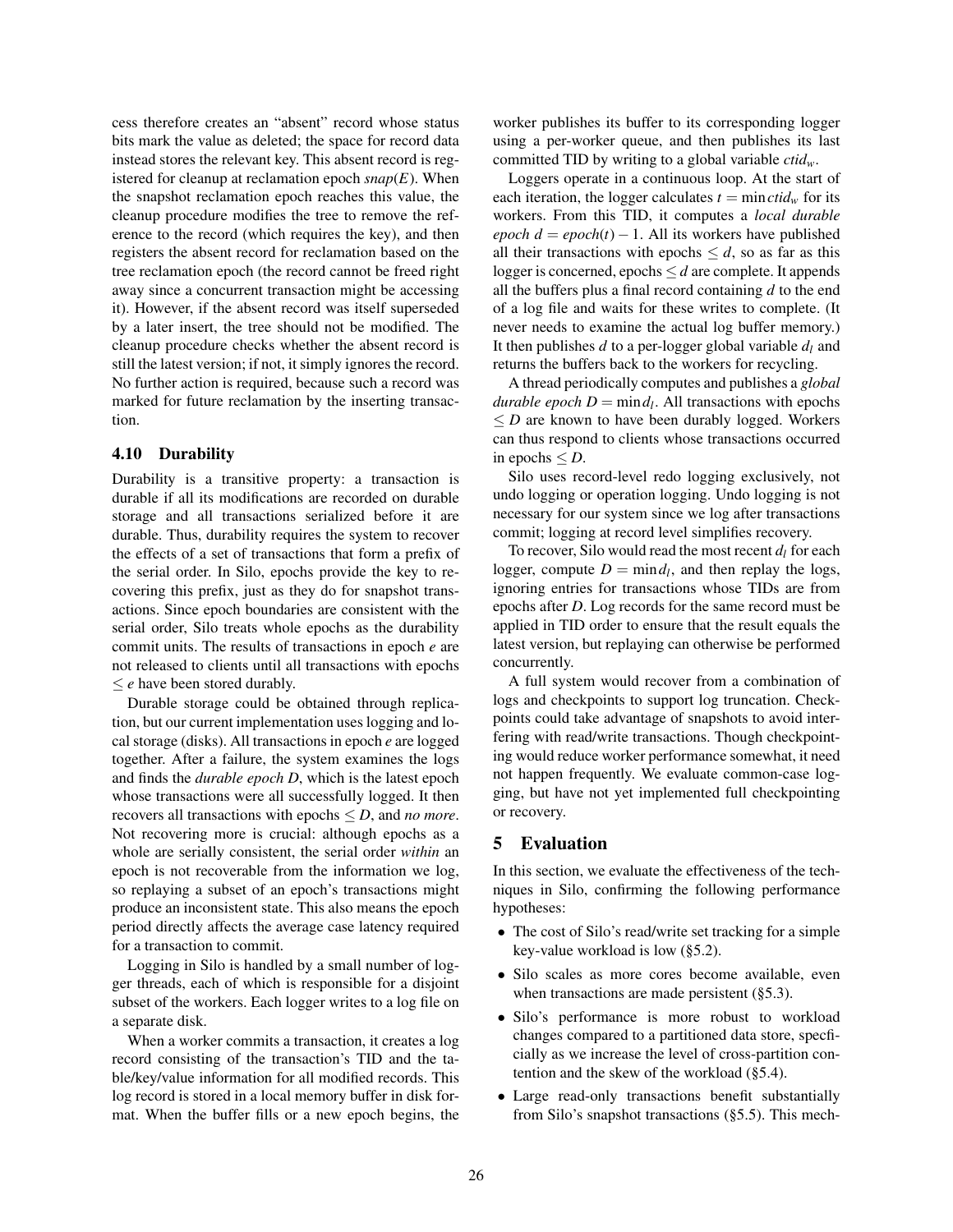anism incurs only a small space overhead, even for a write heavy workload ([§5.6\)](#page-12-1).

We also show in [§5.7](#page-13-3) the relative importance of several of Silo's implementation techniques.

## <span id="page-9-5"></span>5.1 Experimental setup

All our experiments were run on a single machine with four 8-core Intel Xeon E7-4830 processors clocked at 2.1GHz, yielding a total of 32 physical cores. Each core has a private 32KB L1 cache and a private 256KB L<sub>2</sub> cache. The eight cores on a single processor share a 24MB L3 cache. We disabled hyperthreading on all CPUs; we found slightly worse results with hyperthreading enabled. The machine has 256GB of DRAM with 64GB of DRAM attached to each socket, and runs 64 bit Linux 3.2.0.

In all graphs, each point reported is the median of three consecutive runs, with the minimum and maximum values shown as error bars. In our experiments, we follow the direction of Masstree and size both internal nodes and leaf nodes of our  $B^+$ -tree to be roughly four cache lines (a cache line is 64 bytes on our machine), and use software prefetching when reading  $B^+$ -tree nodes.

We pay careful attention to memory allocation and thread affinity in our experiments. We use a custom memory allocator for both  $B^+$ -tree nodes and records. Our allocator takes advantage of 2MB "superpages" (a feature supported in recent Linux kernels) to reduce TLB pressure. We pin threads to cores so that the memory allocated by a particular thread resides on that thread's NUMA node. Before we run an experiment, we make sure to pre-fault our memory pools so that the scalability bottlenecks of Linux's virtual memory system [\[5\]](#page-14-28) are not an issue in our benchmarks.

For experiments which run with persistence enabled, we use four logger threads and assign each logger a file residing on a separate device. Three loggers are assigned different Fusion IO ioDrive2 devices, and the fourth is assigned to six 7200RPM SATA drives in a RAID-5 configuration. Collectively, these devices provide enough bandwidth that writing to disk is not a bottleneck.

Our experiments do not use networked clients. We would expect networking to reduce our throughput somewhat; in Masstree, networked clients reduced throughput by 23% [\[23\]](#page-14-0). In our experiments, each thread combines a database worker with a workload generator. These threads run within the same process, and share Silo trees in the same address space. We run each experiment for 60 seconds. When durability is not an issue, our experiments use *MemSilo*, which is Silo with logging disabled.

<span id="page-9-4"></span>

Figure 4: Overhead of *MemSilo* versus *Key-Value* when running a variant of the YCSB benchmark.

## <span id="page-9-0"></span>5.2 Overhead of small transactions

This section shows that Silo's read/write set tracking has low overhead by comparing to the underlying key-value store, which does not perform any tracking.

<span id="page-9-3"></span><span id="page-9-2"></span><span id="page-9-1"></span>We evaluate two systems. The first system, *Key-Value*, is simply the concurrent  $B^+$ -tree underneath Silo. That is, *Key-Value* provides only single-key gets and puts. The second system is *MemSilo*. We ran a variant of YCSB workload mix A; YCSB [\[6\]](#page-14-29) is Yahoo's popular keyvalue benchmark. Our variant differs in the following ways: (a) we fix the read/write ratio to 80/20 (instead of 50/50), (b) we change write operations to read-modifywrites, which in *MemSilo* happen in a single transaction, and (c) we shrink the size of records to 100 bytes (instead of 1000 bytes). These modifications prevent uninteresting overheads that affect both systems from hiding overheads that affect only *MemSilo*. More specifically, [\(a\)](#page-9-1) prevents the memory allocator for new records from becoming the primary bottleneck, [\(b\)](#page-9-2) creates a transaction that actually generates read-write conflicts, which stresses *MemSilo*'s protocol, and [\(c\)](#page-9-3) prevents memcpy from becoming the primary bottleneck. Both transactions sample keys uniformly from the key space. We fix the tree size to contain 160M keys, and vary the number of workers performing transactions against the tree.

Figure [4](#page-9-4) shows the results of running the YCSB benchmark on both systems. The overhead of *MemSilo* compared to *Key-Value* is negligible; *Key-Value* outperforms *MemSilo* by a maximum of 1.07×.

Globally generated TIDs Figure [4](#page-9-4) also quantifies the benefits of designing Silo to avoid a single globally unique TID assigned at commit time. *Mem-Silo+GlobalTID* follows an identical commit protocol as Silo, except it generates TIDs from a single shared counter. This is similar to the critical section found in Larson et al. [\[19\]](#page-14-3) Here we see a scalability collapse after 24 workers; *Key-Value* outperforms *Mem-* $Silo+GlobalTID$  by  $1.80\times$  at 32 workers. This demonstrates the necessity of avoiding even a *single* global atomic instruction during the commit phase.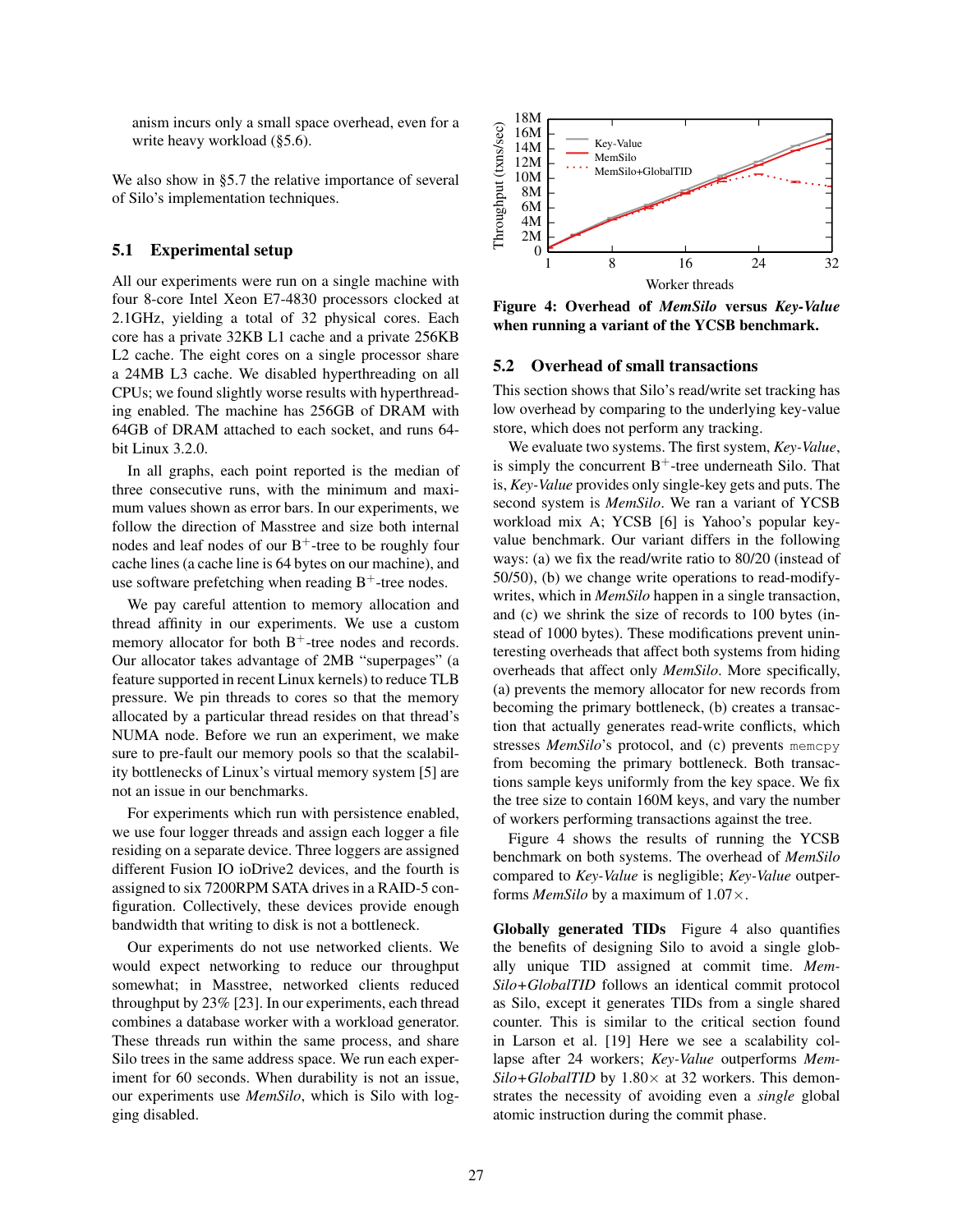<span id="page-10-2"></span>

Figure 5: Throughput of Silo when running the TPC-C benchmark, including persistence.

<span id="page-10-3"></span>

Figure 6: Per-core throughput of Silo when running the TPC-C benchmark.

#### <span id="page-10-0"></span>5.3 Scalability and persistence

Our next experiment shows that Silo scales effectively as we increase the number of workers. We use the popular TPC-C benchmark [\[33\]](#page-14-30), which models a retail operation and is a common benchmark for OLTP workloads. Transactions in TPC-C involve customers assigned to a set of districts within a *local* warehouse, placing orders in those districts. Most orders can be fulfilled entirely from the local warehouse, but a small fraction request a product from a *remote* warehouse. To run TPC-C on Silo, we assign all clients with the same local warehouse to the same thread. This models client affinity, and means memory accessed by a transaction usually resides on the same NUMA node as the worker. We size the database such that the number of warehouses equals the number of workers, so the database grows as more workers are introduced (in other words, we fix the contention ratio of the workload). We do not model client "think" time, and we run the standard workload mix involving all five transactions. To show how durability affects scalability, we run both *MemSilo* and *Silo*.

Figures [5](#page-10-2) and [6](#page-10-3) show the throughput of running TPC-C as we increase the number of workers (and thus warehouses) in both *MemSilo* and *Silo*. Scaling is close to linear for *MemSilo* up to 32 workers. The per-core throughput of *MemSilo* at 32 workers is 81% of the throughput at one worker, and 98% of the per-core throughput at

<span id="page-10-4"></span>

Figure 7: Silo transaction latency for TPC-C with logging to either durable storage or an in-memory file system.

8 workers. This drop happens because of several factors, including increasing database size and sharing of resources such as the L3 cache (particularly important from one to 8 threads) as well as actual contention. *Silo* performs slightly slower, and its scalability is degraded by logging past 28 workers, since worker threads and the four logger threads start to contend for cores.

We also ran experiments to separate the impact of Silo's logging subsystem from that of our durable storage devices. With Silo's loggers writing to an in-memory file system instead of stable storage (*Silo+tmpfs*), we observed at most a 1.03× gain in throughput over *Silo*. This argues that most of the loss in throughput when enabling durability is due to the overhead of transferring log records from worker threads to logger threads, rather than the overhead of writing to physical hardware (given sufficient hardware bandwidth).

Figure [7](#page-10-4) shows transaction latency for this experiment (the latency of *MemSilo* is negligible and therefore not shown). For both *Silo+tmpfs* and *Silo*, we see a spike in latency around 28 workers due to worker/logger thread contention. The effect is more pronounced with *Silo*, illustrating the fact that latency is more sensitive to real hardware than throughput is.

Overall, we see that logging does not significantly degrade the throughput of Silo and incurs only a modest increase in latency. *MemSilo* outperforms *Silo* by only a maximum of  $1.16\times$  at 32 workers.

## <span id="page-10-1"></span>5.4 Comparison with Partitioned-Store

This section describes our evaluation of Silo versus a statically partitioned data store, which is a common configuration for running OLTP on a single shared-memory node [\[25,](#page-14-5) [30,](#page-14-19) [32\]](#page-14-8). Most of the time Silo is preferable.

Tables in TPC-C are typically partitioned on *warehouse-id*, such that each partition is responsible for the districts, customers, and stock levels for a particular warehouse. This is a natural partitioning, because as mentioned in [§5.3,](#page-10-0) each transaction in TPC-C is centered around a single local warehouse.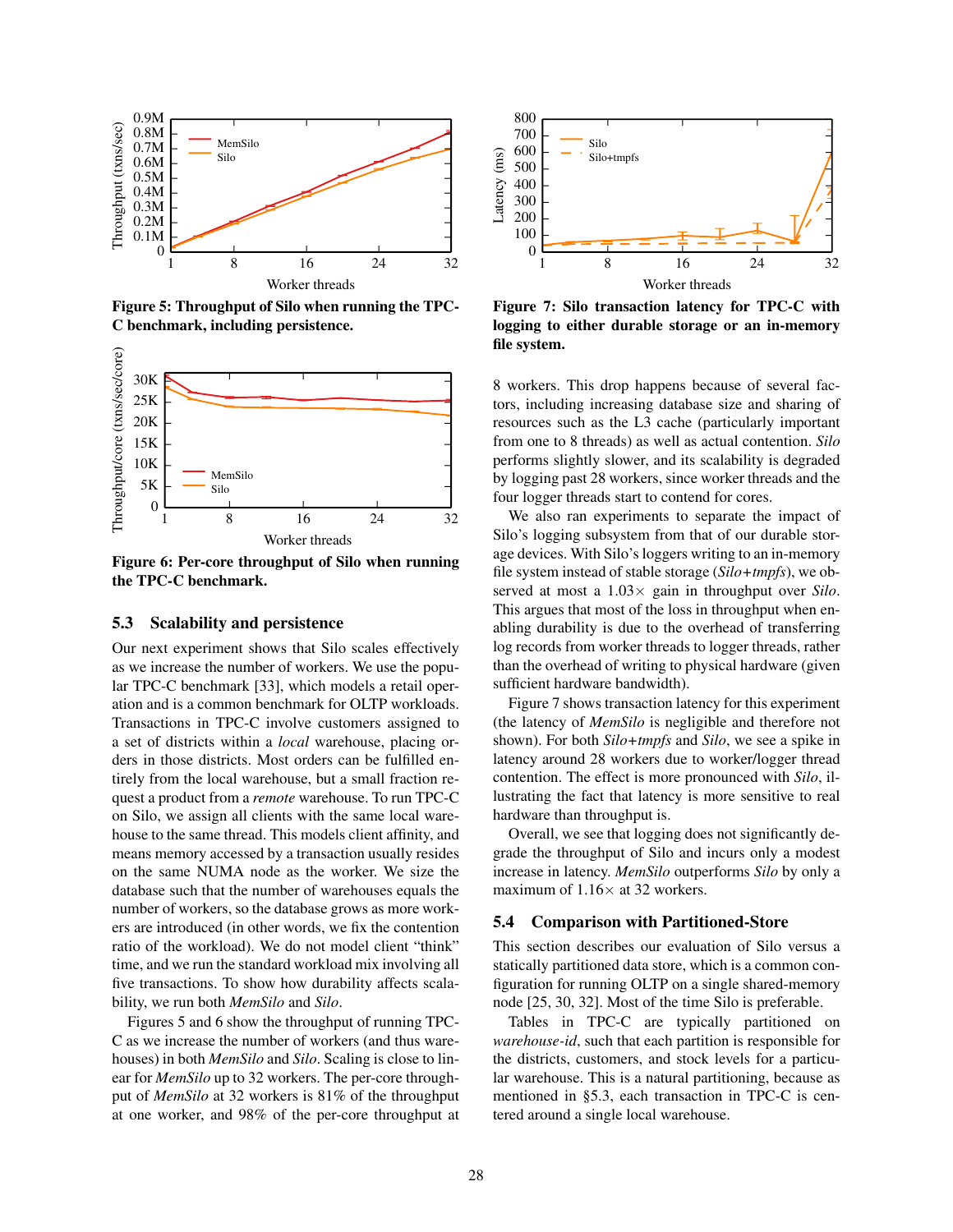<span id="page-11-0"></span>

Figure 8: Performance of *Partitioned-Store* versus *MemSilo* as the percentage of cross-partition transactions is varied.

The design of *Partitioned-Store* is motivated by H-Store/VoltDB [\[32\]](#page-14-8). We physically partition the data by warehouse so that each partition has a separate set of B <sup>+</sup>-trees for each table, and we associate each partition with a single worker. The workers are all in the same process to avoid IPC overhead. We then associate a global *partition lock* with each partition. Every transaction first obtains all partition locks (in sorted order). Once all locks are obtained, the transaction can proceed as in a single-threaded data store, without the need for additional validation. We assume that we have perfect knowledge of the partition locks needed by each transaction, so once the locks are obtained the transaction is guaranteed to commit and never has to acquire new locks. We implement these partition locks using spinlocks, and take extra precaution to allocate the memory for the locks on separate cache lines to prevent false sharing. When single-partition transactions are common, these spinlocks are cached by their local threads and obtaining them is inexpensive. We believe this scheme performs at least as well on a multicore machine as the cross-partition locking schemes described for H-Store. *Partitioned-Store* does not support snapshot transactions, so it incurs no overhead for maintaining multiple record versions. *Partitioned-Store* uses the same B+-trees that *Key-Value* and Silo use, except we remove the concurrency control mechanisms in place in the  $B^+$ -tree. Additionally, we remove the concurrency control for record values (which *Key-Value* needed to ensure atomic reads/writes to a single key). *Partitioned-Store* does not implement durability.

We evaluate the costs and benefits of partitioning by comparing a partitioned version of Silo (*Partitioned-Store*) with Silo itself (*MemSilo*). We run two separate experiments: the first varies the percentage of crosspartition transactions in the workload, and the second varies the number of concurrent workers executing transactions against a fixed-size database.

<span id="page-11-1"></span>

Figure 9: Performance of *Partitioned-Store* versus *MemSilo* as the number of workers processing the same size database is varied.

Cross-partition transactions We first fix the database size and number of workers, and vary the percentage of cross-partition transactions.

As in our previous experiments on TPC-C, Silo executes transactions by associating each worker with a local warehouse and issuing queries against the shared  $B^+$ trees. We focus on the most frequent transaction in TPC-C, the new-order transaction. Even though the new-order transaction is bound to a local warehouse, each transaction has some probability, which we vary, of writing to records in non-local warehouses (these records are in the stock table). Our benchmark explores the tradeoffs between *Partitioned-Store* and various versions of Silo as we increase the probability of a cross-partition transaction from zero to over 60 percent.

Figure [8](#page-11-0) shows the throughput of running all neworder transactions on various versions of Silo and *Partitioned-Store* as we increase the number of crosspartition transactions. Both the number of warehouses and the number of workers are fixed at 28. The parameter varied is the probability that a *single* item is drawn from a remote warehouse. On the x-axis we plot the probability that any given transaction will touch *at least one* remote warehouse (each new-order transaction includes between 5 to 15 items, inclusive) and thus require grabbing more than one partition lock in *Partitioned-Store*.

The curves in Figure [8](#page-11-0) show that *Partitioned-Store* is clearly the optimal solution for perfectly partitionable workloads. The advantages are two-fold: no concurrency control mechanisms are required, and there is better cache locality due to the partitioned trees being smaller. *Partitioned-Store* outperforms *MemSilo* by 1.54× at no cross-partition transactions. However, performance suffers as soon as cross-partition transactions are introduced. At roughly 20%, the throughput of *Partitioned-Store* drops below *MemSilo* and gets worse with increasing contention, whereas *MemSilo* maintains relatively steady throughput for the entire experiment. At roughly 60% cross-partition transactions, *MemSilo* outperforms *Partitioned-Store* by 2.98 $\times$ . The results here can be un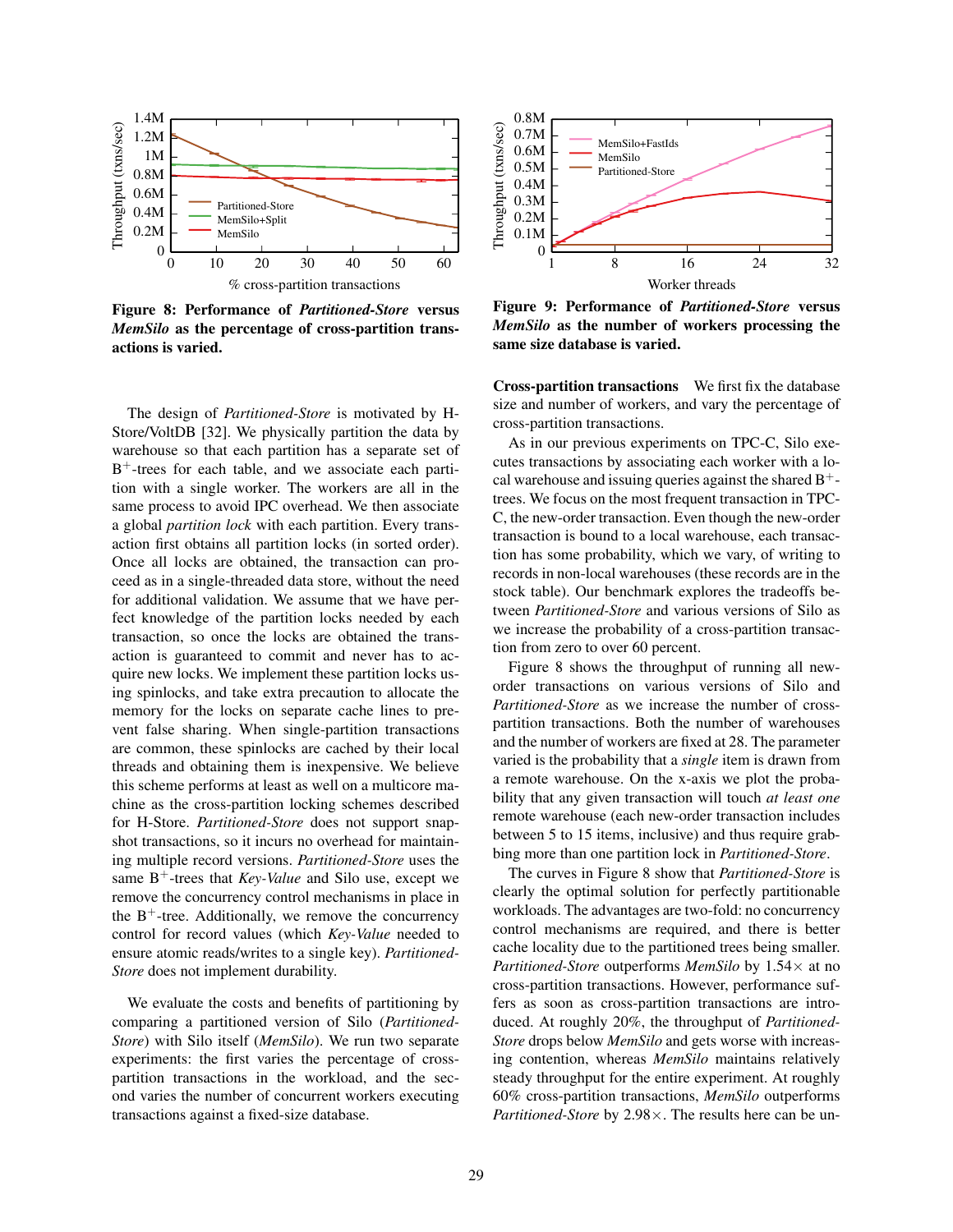derstood as the tradeoff between coarse and fine-grained locking. While Silo's OCC protocol initially pays a nontrivial overhead for tracking record-level changes in low contention regimes, this work pays off as the contention increases.

To understand the overhead in more detail, we introduce *MemSilo+Split*, which extends *MemSilo* by physically splitting its tables the same way as *Partitioned-Store* does. This yields a 13% gain over *MemSilo*. The remaining difference is due to *Partitioned-Store* requiring no fine-grained concurrency control.

Skewed workloads This next experiment shows the impact of workload skew, or "hotspots," on performance in *Partitioned-Store* and Silo. We run a 100% new-order workload mix, fixing the database size to four warehouses in a single partition. We then vary the number of available workers, which simulates increased workload skew (more workers processing transactions over a fixed size database). Figure [9](#page-11-1) shows the results of this experiment.

For *Partitioned-Store*, the throughput stays constant as we increase workers, because multiple workers cannot execute in parallel on a single partition (they serialize around the partition lock). For *MemSilo*, throughput increases, but not linearly, because of actual workload contention when running 100% new-order transactions. Specifically, a counter record per unique *(warehouse-id, district-id)* pair is used to generate new-order IDs. As we add more workers, we increase the number of readwrite conflicts over this shared counter, which increases the number of aborted transactions. Note that this is not unique to OCC; in 2PL, conflicting workers would serialize around write locks held on the shared counter. In Figure [9,](#page-11-1) we see that *MemSilo* outperforms *Partitioned-Store* by a maximum of 8.20 $\times$  at 24 workers.

Because the contention in this workload is a property of the workload itself and not so much the system, it is interesting to see how *MemSilo* responds if the contention is removed. We substantially reduce this contention in *MemSilo+FastIds* by generating IDs *outside* the new-order transaction. The new-order client request runs two transactions, where the first generates a unique ID and the second uses that ID. (This sacrifices the invariant that the new-order ID space is contiguous, since counters do not roll back on abort.) The result is throughput scaling nicely until 28 workers, when the next contention bottleneck in the workload appears. Overall *MemSilo+FastIds* outperforms *Partitioned-Store* by a maximum of  $17.21 \times$  at 32 workers.

#### <span id="page-12-0"></span>5.5 Effectiveness of snapshot transactions

In this section we show that Silo's snapshot transactions are effective for certain challenging workloads. Maintaining snapshots is not free (see [§5.7\)](#page-13-3); for some work-

<span id="page-12-2"></span>

|              | <b>Transactions/sec</b> | Aborts/sec |
|--------------|-------------------------|------------|
| MemSilo      | 200,252                 | 2.570      |
| MemSilo+NoSS | 168,062                 | 15.756     |

## Figure 10: Evaluation of Silo's snapshot transactions on a modified TPC-C benchmark.

loads where the frequency of large read-only transactions is low, such as the standard TPC-C workload, the benefits of snapshots do not outweigh their overhead. However, for other workloads involving many large read-only transactions over frequently updated records, such as the one evaluated in this section, we show that snapshots provide performance gains.

We again use the TPC-C benchmark, changing the setup as follows. We fix the number of warehouses to 8 and the number of workers to 16 (each warehouse is assigned to two workers). We run a transaction mix of 50% new-order and 50% stock-level; this is the largest of two read-only queries from TPC-C. On average, stock-level touches several hundred records in tables frequently updated by the new-order transaction, performing a nestedloop join between the order-line table and the stock table.

We measure the throughput of Silo under this load in two scenarios: one where we use Silo's snapshot transactions to execute the stock-level transaction at roughly one second in the past (*MemSilo*), and one where we execute stock-level as a regular transaction in the present (*MemSilo+NoSS*). In both scenarios, the new-order transaction executes as usual.

Figure [10](#page-12-2) shows the results of this experiment. *Mem-Silo* outperforms *MemSilo+NoSS* by 1.19×. This is due to the larger number of aborts that occur when a large read-only transaction executes with concurrent modifications (recall that snapshot transactions never abort).

## <span id="page-12-1"></span>5.6 Space overhead of snapshots

This section shows that the space overhead of maintaining multiple versions of records to support snapshot transactions is low, even for update heavy workloads.

We run a variant of YCSB where every transaction is a read-modify-write operation on a single record. We pick this operation because each transaction has a very high probability of generating a new version of a record (since we size the tree to contain 160M keys). This stresses our garbage collector (and memory allocator), because at every snapshot epoch boundary a large number of old records need to be garbage collected. As in [§5.2,](#page-9-0) we use 100 byte records and uniformly sample from the key space. We run *MemSilo* with 28 workers.

In this experiment, the database records initially occupied 19.5GB of memory. Throughout the entire run, this increased by only a maximum of 672.3MB, representing a 3.4% increase in memory for snapshots. This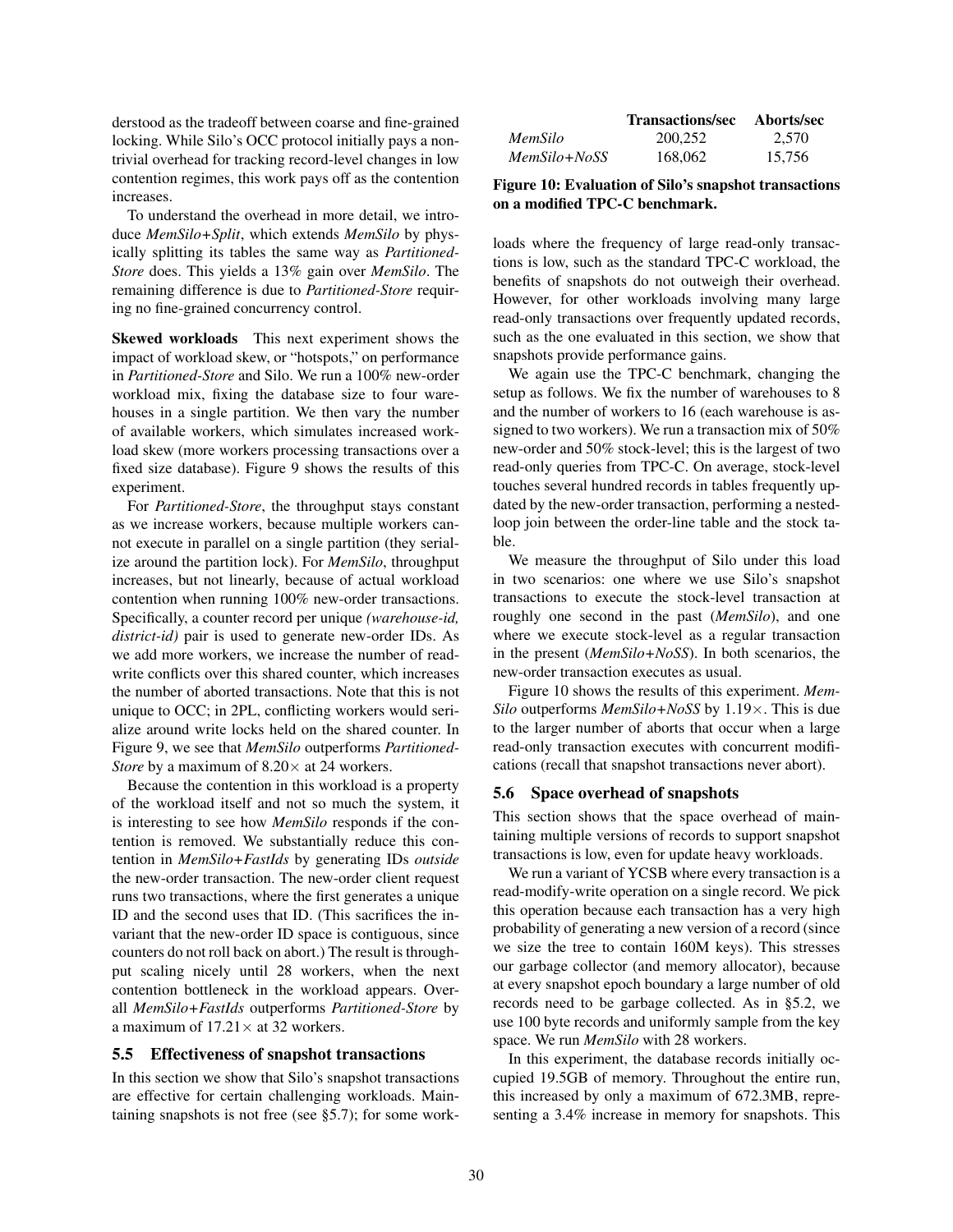<span id="page-13-4"></span>

Figure 11: A factor analysis for Silo. Changes are added left to right for each group, and are cumulative.

shows that, despite having to keep old versions around, space overhead is reasonable and garbage collection is very effective at reaping old versions.

# <span id="page-13-3"></span>5.7 Factor analysis

To understand in greater detail the overheads and benefits of various aspects of Silo, we show a factor analysis in Figure [11](#page-13-4) that highlights the key factors for performance. The workload here is the standard TPC-C mix running with 28 warehouses and 28 workers. We perform analysis in two groups of cumulative changes: the *Regular* group deals with changes that do not affect the persistence subsystem, and the *Persistence* group deals only with changes in the persistence layer.

In the *Regular* group, *Simple* refers to Silo running with no NUMA aware memory allocator and allocating a new record for each write. *+Allocator* adds the NUMA aware allocator described in [§5.1.](#page-9-5) *+Overwrites* allows Silo to write record modifications in place when possible (and is equivalent to *MemSilo* as presented in Figure [5\)](#page-10-2). *+NoSnapshots* disables keeping multiple versions of records for snapshots, and does not provide any snapshot query mechanism. *+NoGC* disables the garbage collector described in [§4.8.](#page-7-1)

The two major takeaways from Figure [11](#page-13-4) are that performing in-place updates is an important optimization for Silo and that the overhead of maintaining snapshots plus garbage collection is low.

For persistence analysis, we break down the following factors: *MemSilo* refers to running without logging. *+SmallRecs* enables logging, but only writes log records that are eight bytes long (containing a TID only, omitting record modifications); this illustrates an upper bound on performance for any logging scheme. *+FullRecs* is Silo running with persistence enabled (and is equivalent to  $\textit{Silo}$  in Figure [5\)](#page-10-2). + *Compress* uses LZ4 compression<sup>[1](#page-13-5)</sup> to compress log records before writing to disk.

The takeaways from Figure [11](#page-13-4) are that spending extra CPU cycles to reduce the amount of bytes written to disk surprisingly does not pay off for this TPC-C workload, and that the overhead of copying record modifications into logger buffers and then into persistent storage is low.

# 6 Conclusions

We have presented Silo, a new OCC-based serializable database storage engine designed for excellent performance at scale on large multicore machines. Silo's concurrency control protocol is optimized for multicore performance, avoiding global critical sections and non-local memory writes for read operations. Its use of epochs facilitates serializable recovery, garbage collection, and efficient read-only snapshot transactions. Our results show Silo's near-linear scalability on YCSB-A and TPC-C, very high transaction throughput on TPC-C, and low overheads relative to a non-transactional system. Together, these results show that transactional consistency and scalability can coexist at high performance levels in shared-memory databases.

Given the encouraging performance of Silo, we are investigating a number of areas for future work, designed to further improve its performance and augment its usability. These include further exploiting "soft partitioning" techniques to improve performance on highly partitionable workloads; fully implementing checkpointing, recovery, and replication; investigating how to balance load across workers most effectively, perhaps in a way that exploits core-to-data affinity; and integrating into a full-featured SQL engine.

# Acknowledgements

We thank our shepherd Timothy Roscoe and the anonymous reviewers for their feedback. Eugene Wu provided helpful comments on an earlier draft of the paper. We are also very grateful to Yandong Mao, who generously ran benchmarking experiments on other systems. This work was supported by NSF Grants 1065219 and 0704424. Eddie Kohler's work was partially supported by a Sloan Research Fellowship and a Microsoft Research New Faculty Fellowship.

## References

- <span id="page-13-2"></span>[1] D. Agrawal, A. J. Bernstein, P. Gupta, and S. Sengupta. Distributed optimistic concurrency control with reduced rollback. *Distributed Computing*, 2(1), 1987.
- <span id="page-13-0"></span>[2] H. Berenson, P. Bernstein, J. Gray, J. Melton, E. O'Neil, and P. O'Neil. A critique of ANSI SQL isolation levels. In *SIGMOD*, 2005.
- <span id="page-13-1"></span>[3] N. G. Bronson, J. Casper, H. Chafi, and K. Olukotun. A practical concurrent binary search tree. In *PPoPP*, 2010.

<span id="page-13-5"></span><sup>1</sup>http://code.google.com/p/lz4/